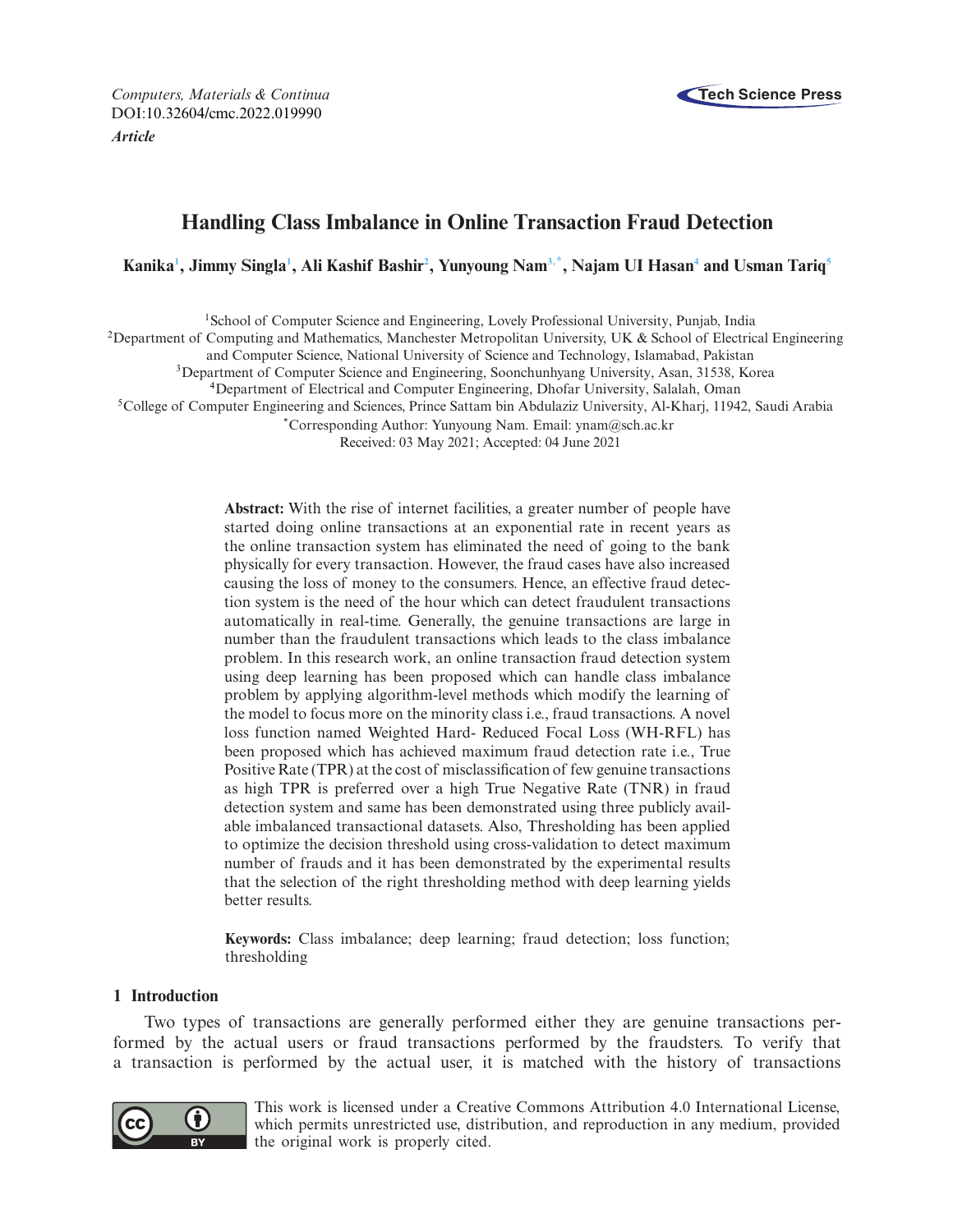performed by the user. If it is not matched, then it may be categorized as a fraud. Genuine transactions occur largely in number as compared to fraudulent transactions. Thus, a fraud detection system should be able to detect the frauds in imbalanced data of transactions occurring in real-time. Rule-based systems are used to detect fraudulent transactions in which rules are based on the existing experience to detect only the occurred fraudulent patterns and existing fraudulent behaviors. In rule-based systems, rules are pre-programmed to identify the changes in patterns. These rule based expert systems are not capable to detect online fraudulent transactions effectively. The application of deep learning seems to be promising in the fraud detection domain due to the favorable results produced [\[1](#page-14-0)[,2](#page-14-1)]. Also, there is less human involvement required for defining rules in deep learning-based systems. Deep learning methods are being widely used in computer vision and other domains as well due to their increased popularity and availability of data. However, in fraud detection systems, not much research has been done due to the nonavailability of confidential banking, insurance data, etc. Datasets available are limited and have been already transformed from the original form due to confidentiality issues. Hence, feature extraction is one of the main challenges for Machine Learning Classifiers [\[3](#page-15-0)]. Also, genuine and fraudulent transactions have an overlapping pattern. Deep Neural Network with multiple hidden layers can transform and extract features automatically as compared to other machine learning models which need additional feature extraction techniques [\[4](#page-15-1)].

Class imbalance problem is inherent in various real-life applications like credit card fraud detection, the medical diagnosis of disease e.g., whether a patient has cancer or not. The drawback of using this imbalanced data into the system leads to the bias towards the majority class because classic learning algorithms are trained to maximize the overall accuracy and such high score accuracy may mislead about the performance of the learning model. Class imbalance is one of the main issues in the transactional dataset. However, it is still understudied, and research on the usage of deep learning to handle class imbalance in non-image data like historical transactional data, insurance, or medical claims, etc. is limited [\[5](#page-15-2)[,6](#page-15-3)]. Most of the research works have used datalevel techniques to handle class imbalance. Data level methods modify the data by undersampling or oversampling to balance the class frequencies. However, undersampling can cause the loss of valuable information from the data and oversampling can cause overfitting of the learning model due to the addition of redundant samples in the dataset [\[7\]](#page-15-4). Thus, by altering the dataset, the important information like hidden patterns may get lost. The research work using Algorithm level techniques that change the learning of the model to handle class imbalance problem is limited. Thresholding with deep learning for solving class imbalance problem has not been much studied  $[8,9]$  $[8,9]$ . It has no impact on the learning of the model. It only changes the output of the model by altering the default threshold of the model. The default threshold in the case of balanced data is generally 0.5. However, when data is imbalanced, the decision threshold must be adjusted to give equal importance to the majority as well as minority classes in the dataset.

In this research work, a deep learning-based model has been proposed for handling class imbalance problem in online transaction fraud detection. Algorithm level approaches i.e., loss functions have been explored for handling class imbalance by altering the learning of the model. Also, a novel loss function has been proposed to maximize the fraud detection rate i.e., TPR. Thresholding has been explored in conjunction with deep learning to optimize the decision threshold for altering the output of the learning model. The decision threshold of proposed deep learning model has been optimized using validation data in order to achieve maximum fraud detection rate. By experimental results, it has been demonstrated that choosing the right thresholding method yields better results. Also, it has been shown as the decision threshold gets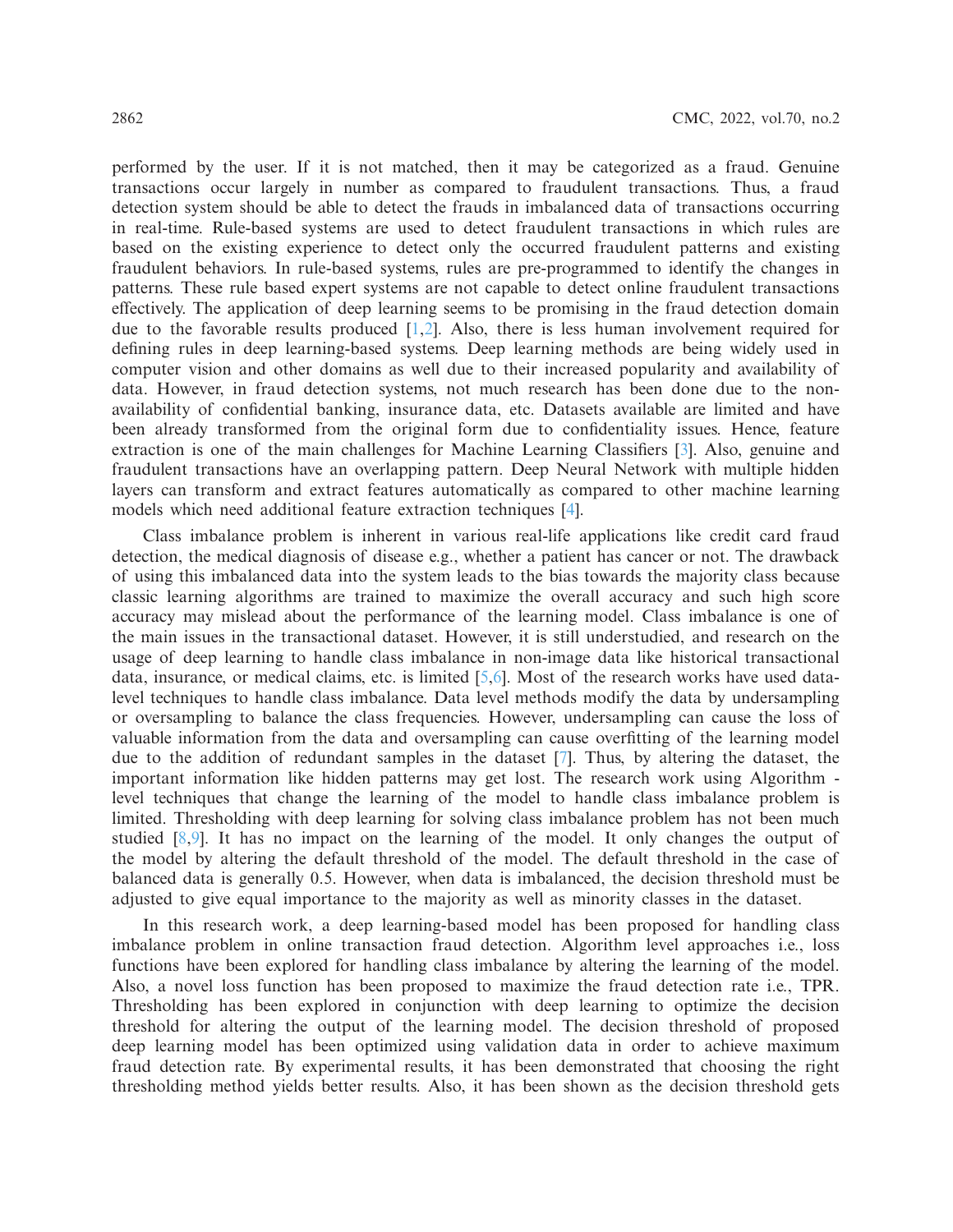adjusted by altering the learning of model. The relationship between class imbalance level and decision threshold has also been found.

## **2 Deep Learning with Class Imbalance**

Class imbalance naturally exists in many real applications where one class generally dominates the others in terms of frequency. The methods to address the class imbalance problem are data level, algorithm level and hybrid methods. In algorithm level methods, the importance of minority class is increased by adjusting the learning of the model. The different approaches to modify the backpropagation learning of neural network are cost-sensitive classification, adaptive learning rate, new loss functions, and output threshold moving or thresholding [\[10](#page-15-7)]. In this research work, various loss functions and thresholding have been applied to the deep learning model for handling the class imbalance problem.

#### *2.1 Loss Functions*

Loss functions play an important role in the learning of a neural network (NN). Loss can be referred to as the prediction error of a Neural Network (NN). In this research work, the following loss functions have been used for altering the learning of NN. [Fig. 1](#page-3-0) has been used for example purpose only to show the comparison of loss functions.

# *2.1.1 Focal Loss (FL)*

A novel loss function proposed by Lin et al. [\[11](#page-15-8)] that addresses the class imbalance problem in object detection. This loss function down weights the easily classified class examples to contribute less to the loss and have little influence on the weight updates. Cross entropy loss (CEL) does not perform well when there is an extreme class imbalance. Hence, FL reshapes the CEL loss to down weight the majority class examples which are easily classified by the model as shown in [Fig. 1a.](#page-3-0) This is done by multiplying the CEL by a modulating factor,  $-\alpha_t (1 - p_t)^\gamma$ .

<span id="page-2-1"></span>
$$
CEL (pt) = -log(pt)
$$
\n(1)

<span id="page-2-0"></span>FL 
$$
(p_t) = -\alpha_t (1 - p_t)^\gamma \log(p_t)
$$
 (2)

where, 
$$
p_t = \begin{cases} p, & y = 1 \\ (1-p), & otherwise \end{cases}
$$
 (3)

Here,  $\gamma$  and  $\alpha$  are hyperparameters in [Eq. \(2\)](#page-2-0) that need to be tuned.  $\gamma \ge 0$  is a focusing parameter that adjusts the rate to down weight the easily classified examples. On the other hand,  $\alpha$ is a balancing parameter used to increase the importance of minority class examples. Modulating factor approaches to 0 for easily classified examples (where  $p_t \rightarrow 1$ ) and hence reducing the impact on loss.

# *2.1.2 Weighted Cross-Entropy Loss (w-CEL) and Weighted Focal Loss (w-FL)*

Weighted cross-entropy loss (W-CEL) [\[12\]](#page-15-9) and Weighted focal loss (W-FL) [\[13\]](#page-15-10) use a variable  $\beta$ to balance the rare class in an imbalanced dataset where  $\beta$  is defined as:

$$
\beta_{\rm P} = \frac{|P| + |N|}{|P|} \quad \text{and} \quad \beta_{\rm N} = \frac{|P| + |N|}{|N|} \tag{4}
$$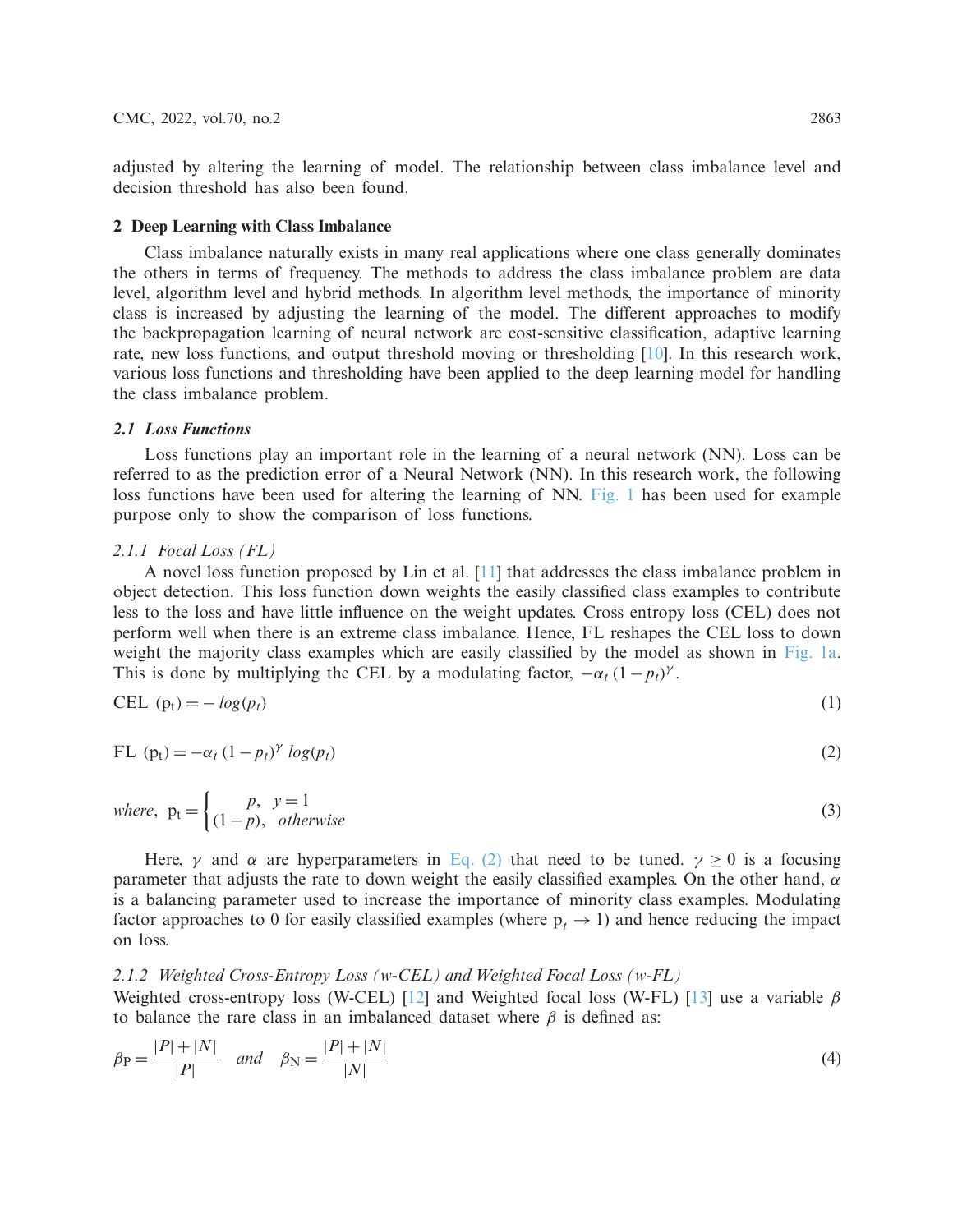

<span id="page-3-0"></span>**Figure 1:** Comparison of (a) CEL & FL, (b) CEL, FL, & RFL and (c) RFL & WH-RFL

 $β$ <sub>P</sub> is used for positive examples and  $β$ <sub>N</sub> is used for negative examples, respectively. |P| and |N| are defined as the total number of '1' and '0' in a batch of labels. Thus, [Eqs. \(1\)](#page-2-1) and [\(2\)](#page-2-0) have been modified for W-CEL and W-FL and are as following:

$$
W - CEL(p_t) = -\beta \log(p_t) \tag{5}
$$

$$
W - FL(pt) = -\beta (1 - pt)y log(pt)
$$
\n(6)

#### *2.1.3 Reduced Focal Loss (RFL)*

Sergievskiy et al. [\[14](#page-15-11)] have introduced a novel loss function named reduced focal loss (RFL) function for object detection in satellite imagery. They have modified the focal loss function to reduce the contribution of well-classified examples and soften the response of the loss function to hard examples. Hard examples are those which are having probabilities less than a threshold value in the case of positive examples e.g., the probabilities of positive examples contribute to high loss in the range 0 to 0.5. Thus, to give more importance to the hard examples, they have been applied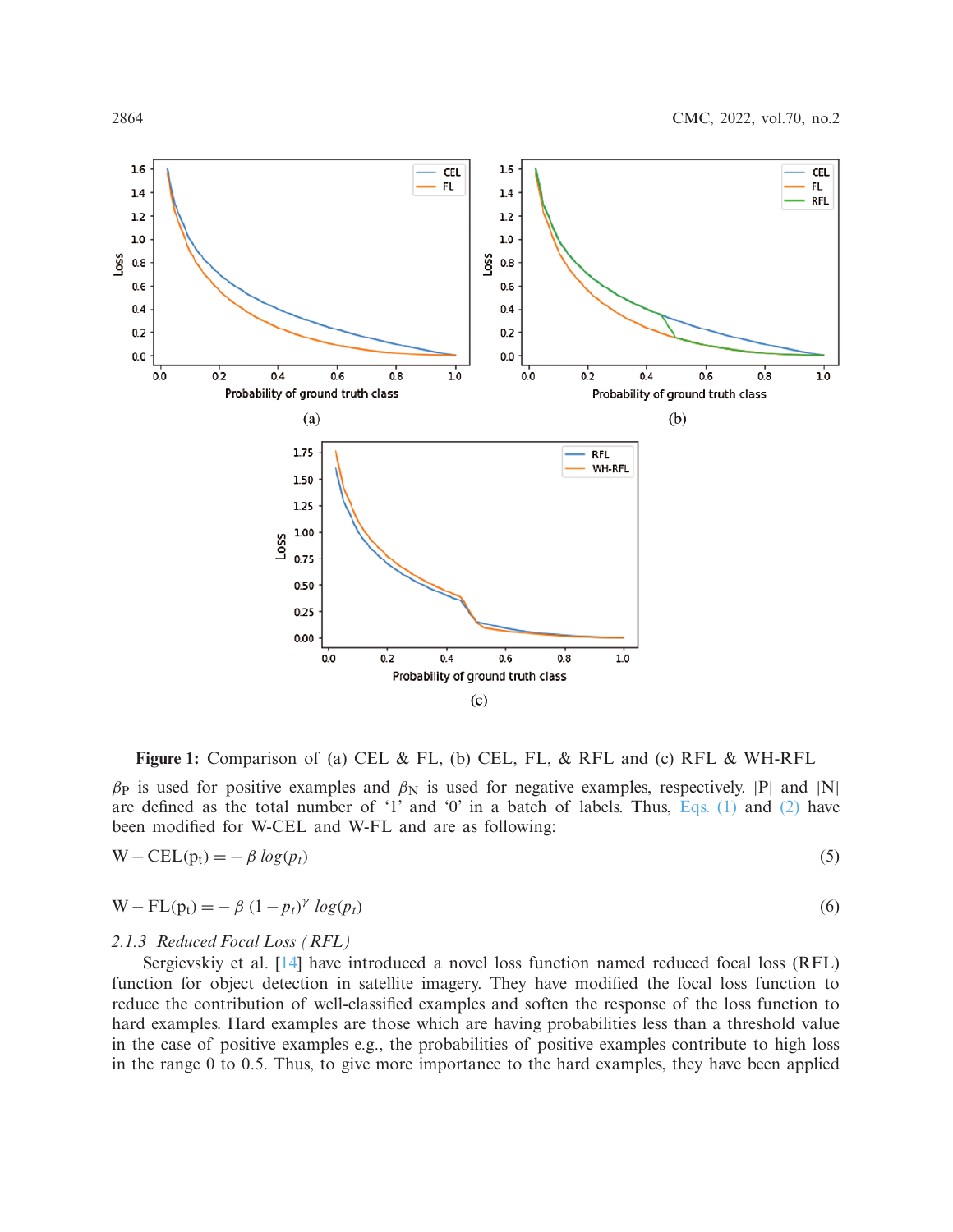flat weights. The equation for the reduced focal loss (RFL) used in this research work has been described as following:

$$
RFL(p_t) = -f_r(p_t, th) \log(p_t) \tag{7}
$$

where,  $f_r(p_t, th)$  is a cut-off factor that scales the loss function as per the following formula:

$$
f_r(p_t, th) = \begin{cases} 1, & p_t < th \\ (1 - p_t)^\gamma, & p_t \ge th \end{cases}
$$
 (8)

Here, the value of th is 0.5 as the default value for the threshold of the learning model is 0.5. Modulating factor  $(1 - \mathbf{p}_t)^\gamma$  has been multiplied to only easy examples to down weight them in the loss. No modulating factor has been multiplied to hard examples. Flat weights have been multiplied to hard examples. Thus, RFL loss function switches between the focal loss (FL) and cross-entropy loss (CEL) for easy and hard examples, respectively as shown in [Fig. 1b.](#page-3-0)

### *2.1.4 Proposed Loss Function*

The objective of this research work is to maximize the fraud detection rate i.e., TPR, and to maintain the overall performance of the model. Thus, hard positive examples i.e., fraud transactions having a probability less than 0.5 need to get more attention in the loss. Hence, to achieve maximum fraud detection rate (TPR), the reduced focal loss (RFL) function has been tuned by giving more weightage to the hard-positive examples as compared to the hard-negative examples. Thus, RFL has been modified and named as Weighted Hard-Reduced Focal loss (WH-RFL) because only hard examples have been provided weights rather than whole examples i.e., by multiplying the loss calculated for hard-positive examples by a flat weight value**,** weight1 and multiplying the loss calculated for hard negative examples by a flat weight value, weight2 where weight1 > weight2 (i.e., giving more weightage to the hard positive examples in loss). As shown in [Fig. 1c,](#page-3-0) the value of loss is high for hard positive examples and low for hard negative examples as compared to RFL. Thus, the equation of WH-RFL loss function is given as:

$$
WH - RFL(p_t) = -f_r(p_t, th) \log(p_t)
$$
\n(9)

where,  $f_r(p_t, th)$  is a cut-off factor that scales the loss function as per the following formula:

$$
f_r(p_t, th) = \begin{cases} weight1 * 1, & p_t < th \\ (1 - p_t)^\gamma, & p_t \ge th \end{cases}, \quad \text{for } y = 1,
$$
 (10)

and, 
$$
f_r(p_t, th) = \begin{cases} weight2 * 1, & p_t < th \\ (1 - p_t)^\gamma, & p_t \ge th \end{cases}
$$
, otherwise (11)

where, 
$$
p_t = \begin{cases} p, & y = 1 \\ (1 - p), & otherwise \end{cases}
$$
 (12)

Different values of flat weights have been tested by multiplying with loss of hard positive examples and hard negative examples and the combination of 2 and 0.5 for weight1 and weight2 has achieved the best result in this research work. The comparison of the proposed loss function with other loss functions has been explained using the following example to show that WH-RFL loss function gives more priority to the less frequent fraud transactions and performs better than CEL, FL, and RFL.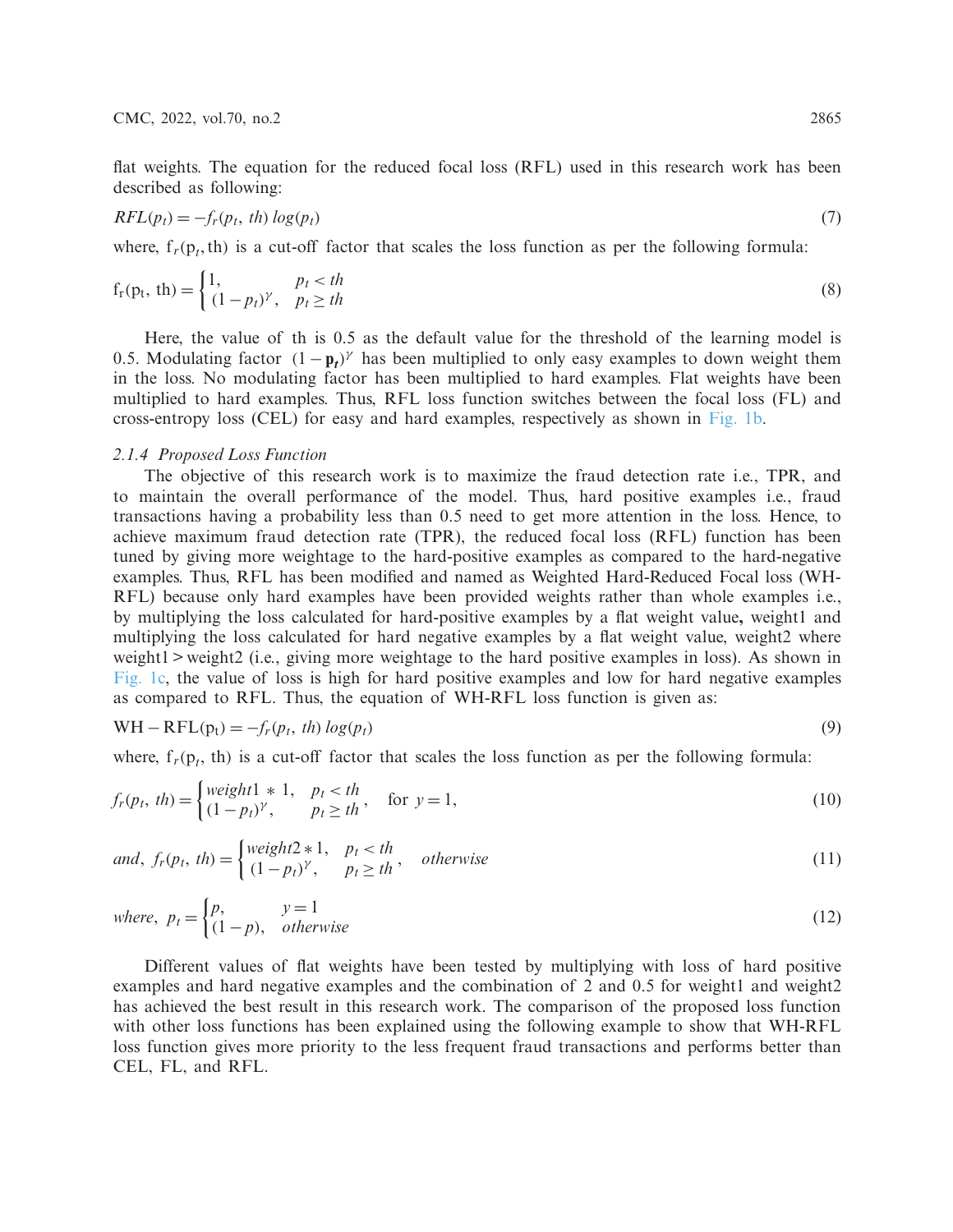**Example:** Let us assume that there are 3 majority examples and 1 minority example and, and their estimated class probabilities (i.e.,  $p_i$ ) are 0.3, 0.7, 0.6 and 0.3 respectively at kth epoch. The loss calculations for different scenarios have been performed in [Tab. 1](#page-5-0) to demonstrate that how WH-RFL is better than other loss functions in class imbalanced data by giving more priority to minority class examples. The value of  $\gamma$  has been fixed as 2 for FL, RFL, and WH-RFL. Thus, the value of loss for CEL, FL, RFL remains the same for both scenarios 1 and 2 i.e., they treat all examples equally regardless of their class. On the other hand, the value of WH-RFL is different which shows that the minority class example gets more focus in the loss as there is a large decrease in the loss for scenario 2 as compared to scenario 1. However, CEL and FL loss function can overcome the above class imbalance problem using class weights or by some balancing parameter. However, the balancing parameter needs to be tuned.

<span id="page-5-0"></span>

| Loss value                                                                                                                                                     | <b>CEL</b>                                                                             | FL (without $\alpha$ )                                                                                                                                           | <b>RFL</b>                                                                                                                                       | WH-RFL $(2, 0.5)$                                                                                                                                         |
|----------------------------------------------------------------------------------------------------------------------------------------------------------------|----------------------------------------------------------------------------------------|------------------------------------------------------------------------------------------------------------------------------------------------------------------|--------------------------------------------------------------------------------------------------------------------------------------------------|-----------------------------------------------------------------------------------------------------------------------------------------------------------|
| Suppose $kth$ is<br>the current<br>epoch while<br>training the<br>model. Then,<br>the value of<br>Loss at the $kth$<br>epoch is                                | CELL(k)<br>$=-\log(0.3)$ –<br>$log(0.7) - log$<br>$(0.6) - log$<br>$(0.3) = 1.422$     | $FL(k) = -0.7$<br>$^{\wedge}$ 2 $*$ log (0.3)<br>$-0.3$ ^ 2 $*$<br>$log(0.7) - 0.4$<br>$^{\wedge}$ 2 * log (0.6)<br>$-0.7 \ ^2 * \log$<br>$(0.3) = 0.562$        | RFL(k)<br>$=-\log(0.3)$ –<br>$0.3 \ ^{\wedge}2 * \log$<br>$(0.7) - 0.4$ ^<br>$2 * log(0.6)$<br>$-\log(0.3) =$<br>1.095                           | $WH-RFL(k)=$<br>$-1/2 * log$<br>$(0.3) - 0.3$ ^2<br>* $log(0.7)$ –<br>$0.4 \ ^{\wedge} 2 * \log$<br>$(0.6)$ -2 $*$ log<br>$(0.3) = 1.357$                 |
| Scenario 1: If<br>the probability<br>of the first<br>majority<br>example is<br>increased from<br>0.3 to 0.9 at<br>$(k+1)$ <sup>th</sup> epoch,<br>then Loss is | $CEL(k+1)$<br>$=-\log(0.9)$ –<br>$log(0.7) - log$<br>$(0.6) - log$<br>$(0.3) = 0.945$  | $FL(k+1)$<br>$=-0.1$ ^ 2 $*$<br>$log(0.9) - 0.3$<br>$^{\wedge}2$ x log (0.7)<br>$-0.4$ ^ 2 $*$<br>$log(0.6) - 0.7$<br>$^{\wedge}2 * \log(0.3)$<br>$= 0.306$      | $RFL(k+1)$<br>$=-0.1^{\wedge} 2 *$<br>$log(0.9) - 0.3$<br>$^{4}2 * log(0.7)$<br>$-0.4$ ^ 2 $*$<br>$log(0.6) - log$<br>$(0.3) = 0.573$            | WH-<br>$RFL(k+1)$<br>$=-0.1 \tbinom{0}{2}$<br>$log(0.9) - 0.3$<br>$^{\wedge}2 * \log(0.7)$<br>$-0.4$ ^ 2 $*$<br>$log(0.6) - 2$ *<br>$log(0.3) =$<br>1.096 |
| Scenario 2: If<br>the probability<br>of the<br>minority<br>sample is<br>increased from<br>0.3 to 0.9 at<br>$(k+1)$ <sup>th</sup> epoch,<br>then Loss is        | $CELL(k+1)$<br>$=-\log(0.3)$ –<br>$log(0.7) - log$<br>$(0.6) - log$<br>$(0.9) = 0.945$ | $FL(k+1)$<br>$=-0.7^{\wedge} 2 *$<br>$log(0.3) - 0.3$<br>$^{\wedge}2 * \log(0.7)$<br>$-0.4$ ^ 2 $*$<br>$log(0.6) - 0.1$<br>$^{\wedge}2 * \log(0.9)$<br>$= 0.306$ | $RFL(k+1)$<br>$=-\log(0.3)$ –<br>$0.3 \ ^{\wedge}2 * \log$<br>$(0.7) - 0.4$ ^<br>$2 * log(0.6)$<br>$-0.1 \ ^{\wedge}2 * \log$<br>$(0.9) = 0.573$ | WH-<br>$RFL(k+1)$<br>$=-1/2 * log$<br>$(0.3) - 0.3$ ^2<br>* $log(0.7)$ –<br>$0.4 \ ^{\wedge} 2 * \log$<br>$(0.6) - 0.1$ ^2<br>* $log(0.9) =$<br>0.311     |

**Table 1:** Loss calculations of CE, FL, RFL, and WH-RFL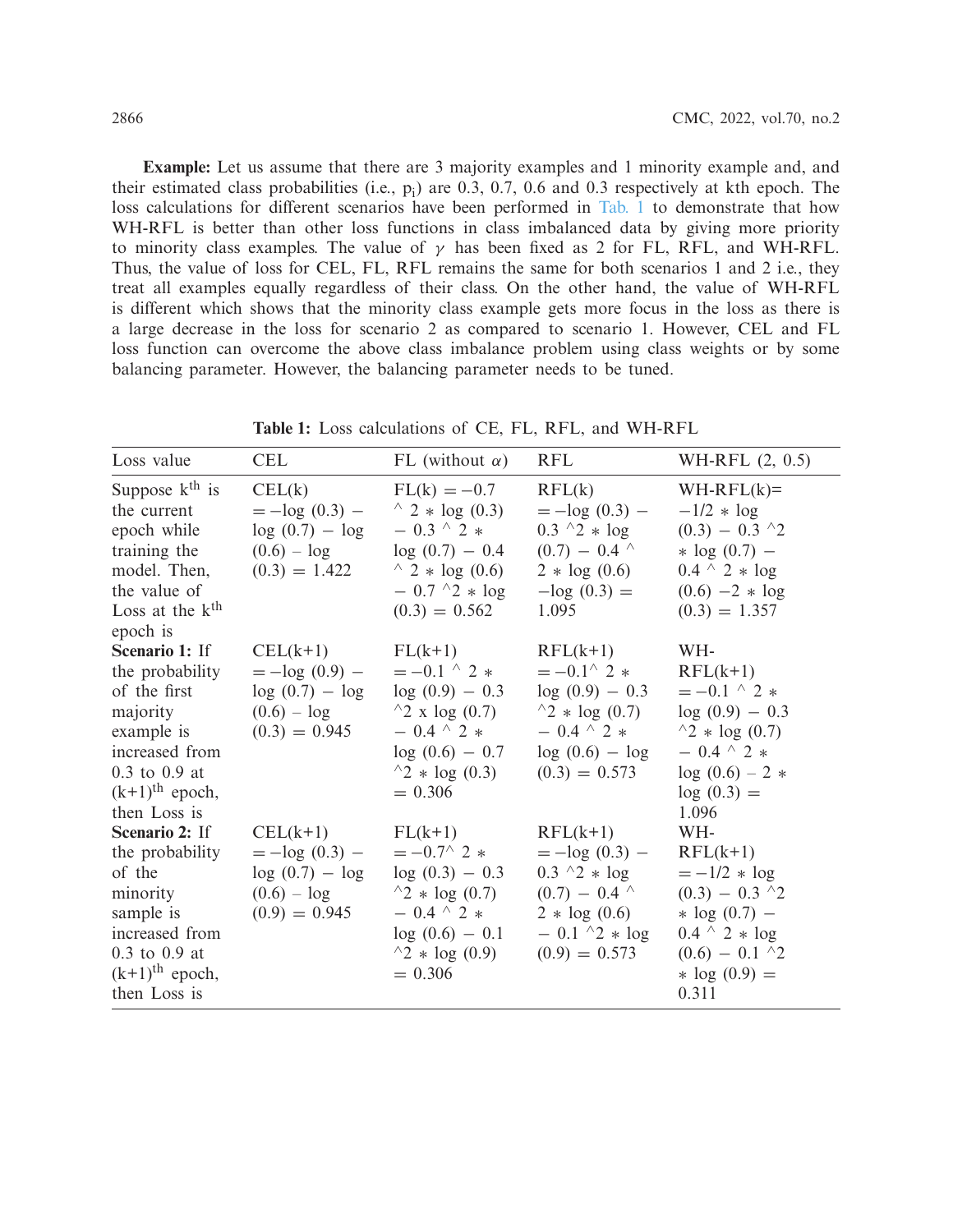#### *2.2 Thresholding*

Thresholding is performed to adjust the decision process to increase the importance of minority positive class i.e., frauds in our case and to reduce the bias of the model towards the majority negative class i.e., genuine transactions. Receiver Operating Characteristic (ROC) curve has been used for thresholding. The curve generated by plotting the TPR against FPR over a range of decision thresholds is known as ROC curve. The decision threshold has been optimized using the validation data which will be used to predict the probability of unseen test data. The level of class imbalance in the training data affects the range of probabilities generated by the neural network. Thus, selecting an optimal decision threshold using validation data is a crucial component of learning from class imbalanced data [\[15](#page-15-12)]. AUC-ROC score is the area under ROC curve which is used as a summary of a ROC curve. This performance metric is decision threshold independent [\[16\]](#page-15-13). Three ROC curve-based thresholding criteria have been considered for research work.

### *2.2.1 Closest to (0,1) Criterion*

<span id="page-6-0"></span>For each point on the ROC curve, the value of distance  $D'$  is calculated from point  $(0,1)$  as per the following formula [\[17](#page-15-14)[,18](#page-15-15)]:

$$
D = \sqrt{(1 - TPR)^2 + (1 - TNR)^2}
$$
\n(13)

At this cut-off point, both TPR and TNR are maximized. This criterion gives equal importance to both TPR and TNR.

### *2.2.2 Youden Index (J) Criterion*

<span id="page-6-1"></span>Youden [\[19\]](#page-15-16) suggested an index J called as Youden's index in 1950 to summarize the performance of a diagnostic test. The formula of J is:

$$
J = TPR + TNR - 1 = TPR - FPR \tag{14}
$$

Thus, the difference between TPR and FPR is maximized to obtain the optimal decision threshold.

# *2.2.3 Max G-Mean Criterion*

In this criterion, the value of G-Mean is maximized. Thus, the G-Mean value is checked over a range of decision thresholds to obtain maximum G-Mean.

<span id="page-6-2"></span>The Formula of G-Mean is

$$
G - Mean = \sqrt{TPR * TNR}
$$
\n(15)

Among these three criteria, the closest to (0,1) criterion has been selected since it is better in terms of TPR than other two methods and the same has been demonstrated by experimental results.

# **3 Related Work**

Data-level class imbalanced methods have been used by many researchers in which they have modified the data to handle class imbalance. Fu et al. [\[20\]](#page-15-17) have combined the cost-based sampling method in characteristic space to balance the extremely imbalanced sample sets which ultimately increased the performance of the fraud detection system. Fiore et al. [\[21](#page-15-18)] have trained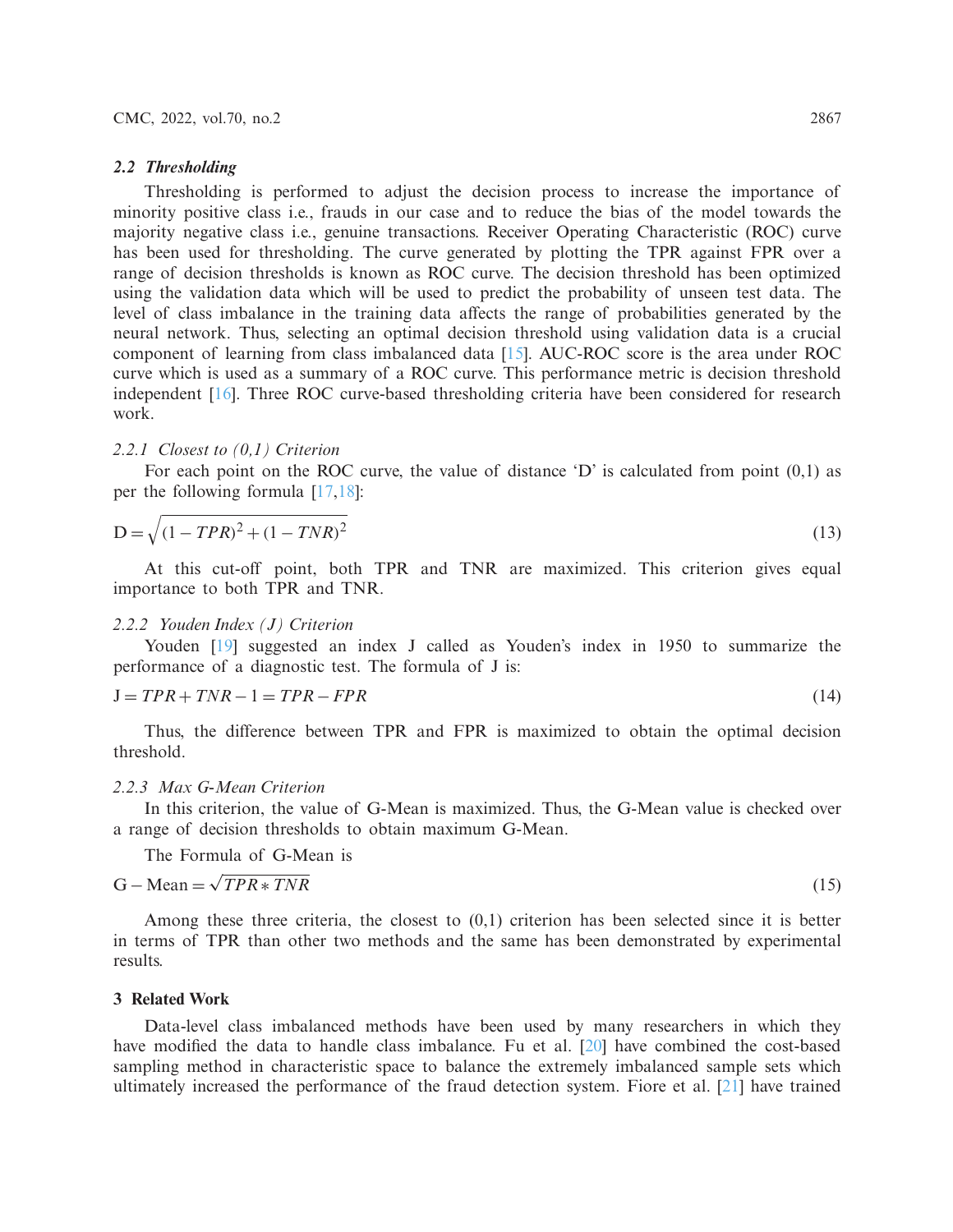a Generative Adversarial Network (GAN) to output duplicate minority class transactions which were merged with the raw dataset to produce an extended training dataset. Heryadi et al. [\[22\]](#page-15-19) have used an imbalanced dataset containing banking transactions of local Indonesian Bank. They have used undersampling technique to decrease the samples from the majority class by using the under-sampling ratio which is the ratio of the number of non-fraudulent transactions to the fraud transactions. Zheng et al. [\[23\]](#page-16-0) have developed one class adversarial networks that consist of Long Short-Term Memory (LSTM), Autoencoder and complementary Generative Adversarial Network (GAN) for fraud detection using only benign users during the training phase. They have performed random undersampling for the selection of training and testing dataset. Wang et al. [\[24\]](#page-16-1) have used random sampling for the selection of training and testing data. Both training and testing data samples were selected randomly having different ratios of normal and fraud transactions for different experiments and comparison of the proposed model with the remaining models. Zhang et al. [\[25](#page-16-2)] have extracted five million transaction data in which the majority samples are approx. 33 times that of the minority ones. Hence, they have used samples to construct a more balanced dataset. Jurgovsky et al. [\[26\]](#page-16-3) have used under sampling on the sequential data. They have randomly picked genuine accounts with the probability of 0.9 and fraud accounts with the probability of 0.1 by using account-based sampling.

Limited research work has been done using the algorithm level class imbalance handling methods. Ghobadi et al. [\[27\]](#page-16-4) have used cost-sensitive learning to address the class imbalance problem of credit card fraud detection problem. They have assigned misclassification costs to the false positives and negatives to modify the backpropagation learning of the neural network. Johnson et al. [\[15\]](#page-15-12) have used max-G-Mean criteria to optimize the decision threshold using various loss functions by utilizing deep neural networks in their research work. Li et al. [\[28\]](#page-16-5) have presented a deep representation learning framework by utilizing deep learning and also proposed a novel loss function which focus on angles and distances among features. Many researchers have used the hybrid methods to handle class imbalance by combining both data-level and algorithm-level methods [\[29](#page-16-6)[–31\]](#page-16-7).

### **4 Proposed Methodology**

The proposed methodology aims to build a model that can train well even in imbalanced data. Deep learning has been selected since it can learn extensively even with imbalanced data. The structure of the proposed methodology is shown in [Fig. 2](#page-8-0) and has been explained as following.

### *4.1 Datasets*

Three datasets containing transactional data have been used which contain genuine and fraud transactions in an imbalanced manner. [Tab. 2](#page-8-1) describes the datasets used, total transactions in datasets, genuine transactions (majority class), fraud transactions (minority class) and class imbalance level i.e., the majority to minority class ratio [\[32\]](#page-16-8).

# *4.2 Preprocessing of Datasets*

Preprocessing of all three datasets has been explained as following.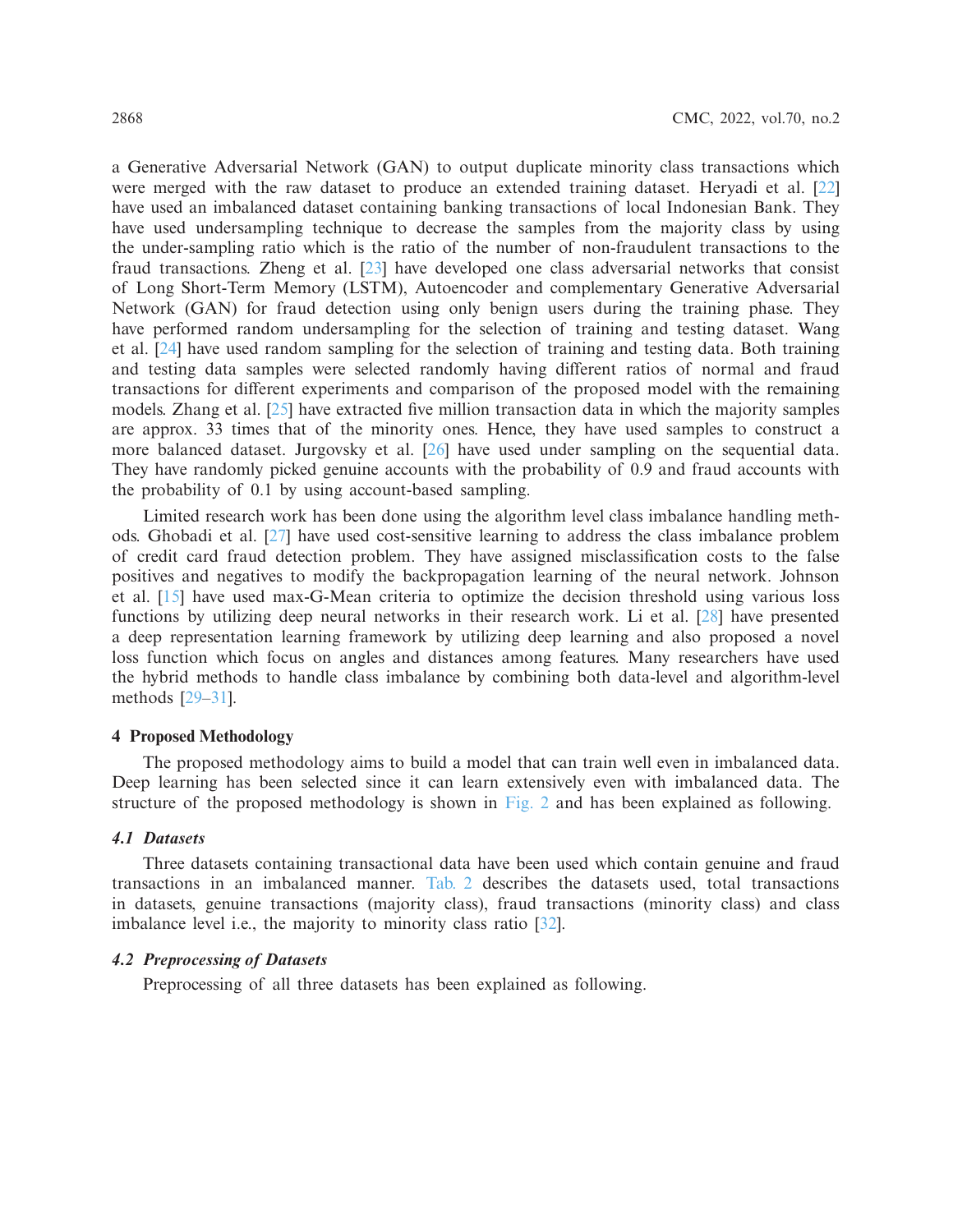

<span id="page-8-0"></span>**Figure 2:** Structure of proposed methodology

<span id="page-8-1"></span>

| Name of<br>dataset               | Total<br>features | Total<br>transactions | Genuine<br>transactions | Fraud<br>transactions | <b>Class</b><br>imbalance<br>level |
|----------------------------------|-------------------|-----------------------|-------------------------|-----------------------|------------------------------------|
| <b>IEEE CIS [33]</b>             | 434               | 5,90,540              | 5,69,877                | 20,663                | 27.58:1                            |
| Banksim [34]<br>Credit Card [35] | 10<br>31          | 5,94,643<br>2,84,807  | 5,87,443<br>2,84,315    | 7,200<br>492          | 81.59:1<br>577.88:1                |

**Table 2:** Datasets and their Class Imbalance Level

# *4.2.1 IEEE CIS Fraud Detection Dataset*

IEEE CIS Dataset has been divided into two separate Tables. i.e., transaction table and identity table having one common feature TransactionID. Both transaction and identity tables have been merged using TransactionID feature. There is one binary target feature named isFraud which has 0 value for the legitimate transaction and 1 for fraud transaction. There are 434 features including transaction id and isFraud target feature in the dataset and most of them contain missing values and hence features having large missing values have been excluded. Thus, after excluding features based on their missing value percentage, 54 features have been selected out of which 32 are numerical features and 22 are categorical features. Some of the continuous features are right-skewed. For those continuous features, log transformation has been applied. After the log transformation of right-skewed features, standardization of all the numerical features has been performed. Missing values in numerical features have been imputed with 0 and missing indicators have been added to indicate numerical features that are missing and have been imputed. Thus, after handling missing values, the 32 numerical features increased to the count of 49.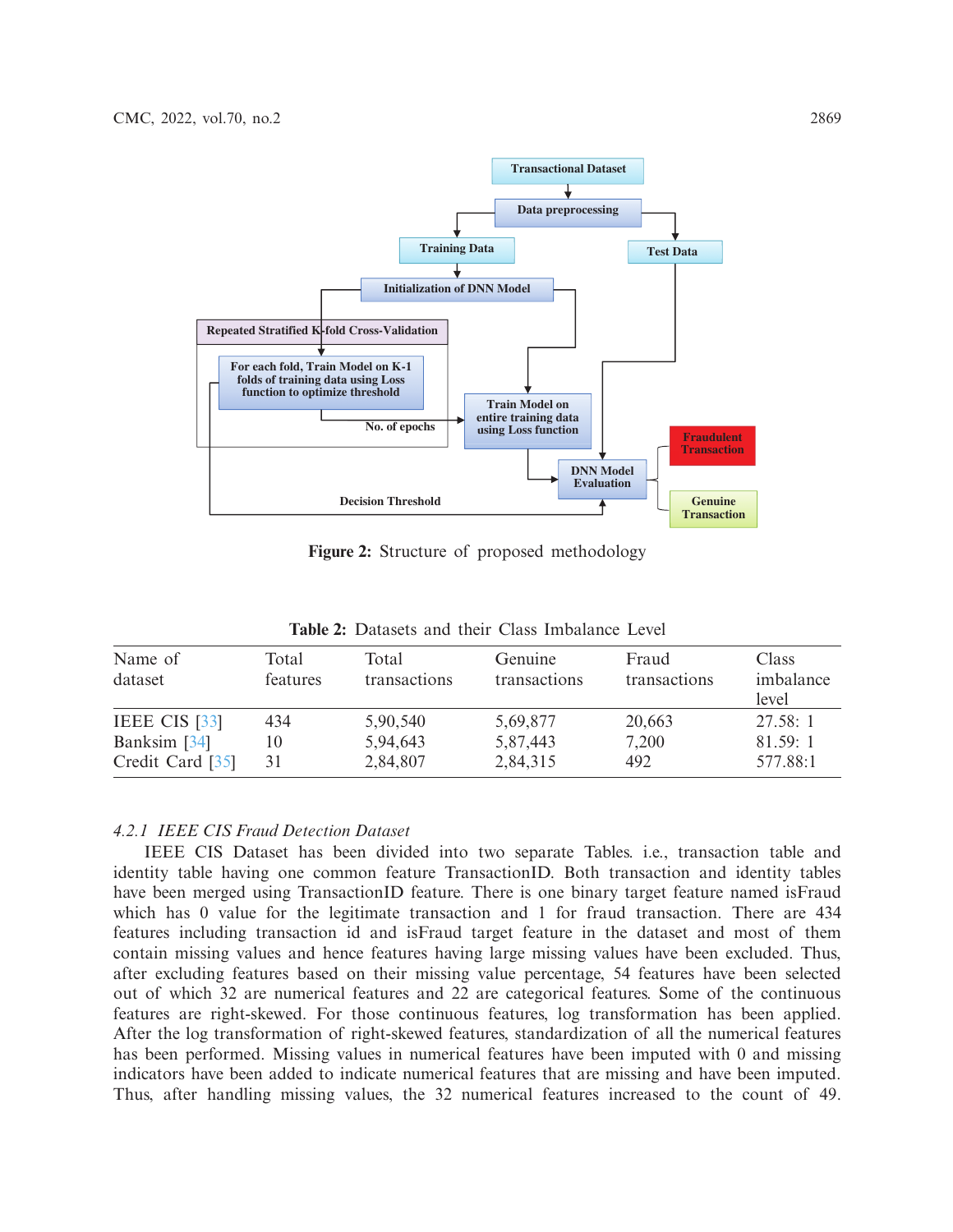All categorical features have been converted into numerical. Thus, the cardinality of categorical features has been reduced by using only the most frequent categories. Missing values have been used as 'nan' category. The rest of the less frequent categories have been treated as 'Other'. Then, all the categorical features have been converted into numerical using one-hot encoding [\[36\]](#page-16-12). 22 categorical features got converted into 509 numerical features. Hence, there is a total of 558 features after data pre-processing.

# *4.2.2 Banksim Dataset*

This dataset consists of synthetic data provided by a bank in Spain containing transactional data to be used for fraud detection research. It contains a total of 10 features. There are no duplicate transactions in the dataset. There are no missing values in the dataset. As the features, zipcodeOri and zipMerchant contain one constant value of zip code and hence, they have been removed. Step column is also not important and has been removed. Thus, only six features have been used as input as the fraud feature is the type of transaction. Categorical features have been converted into numerical by ordinal encoding [\[37\]](#page-16-13) as there are too many categories of the features present in the dataset. There is a total of 4,109 unique customers and 50 unique merchants available in the dataset which will increase the dimensionality of the dataset a lot if the one-hot encoding is used.

# *4.2.3 Credit Card Fraud Detection Dataset*

This dataset contains transactions made by credit cards in September 2013 by European cardholders. There are no duplicate transactions in the dataset. Also, there are no missing values in the dataset. There are 31 columns in the dataset and all the columns have been already transformed using PCA in the dataset except 'Amount', Time', and Class. Class columns depicts whether a transaction is genuine or fraud. It has only two values i.e., 1 (in case of fraud) and 0 (in case of genuine transaction). Hence scaling of columns 'Amount' and Time' has been performed. All features of the dataset have been used.

### *4.3 Splitting into Training and Test Data*

All datasets have been split in training and testing sets in stratified manner in the ratio of 80:20 as shown in [Tab. 3.](#page-9-0)

<span id="page-9-0"></span>

| Dataset            | Data            | Total<br>transactions | Genuine<br>transactions | Fraud<br>transactions | $%$ of<br>frauds |
|--------------------|-----------------|-----------------------|-------------------------|-----------------------|------------------|
|                    |                 |                       |                         |                       |                  |
| <b>IEEE CIS</b>    | <b>Training</b> | 4,72,432              | 4,55,872                | 16,530                | 3.499            |
|                    | Test            | 1,18,108              | 1,13,975                | 4,133                 | 3.499            |
| <b>Banksim</b>     | Training        | 4,75,714              | 4,69,954                | 5,760                 | 1.211            |
|                    | Test            | 1,18,929              | 1,17,489                | 1,440                 | 1.211            |
| <b>Credit Card</b> | Training        | 2,26,980              | 2,26,602                | 378                   | 0.00167          |
|                    | Test            | 56,746                | 5,6651                  | 95                    | 0.00167          |

**Table 3:** Details regarding Training and Test Data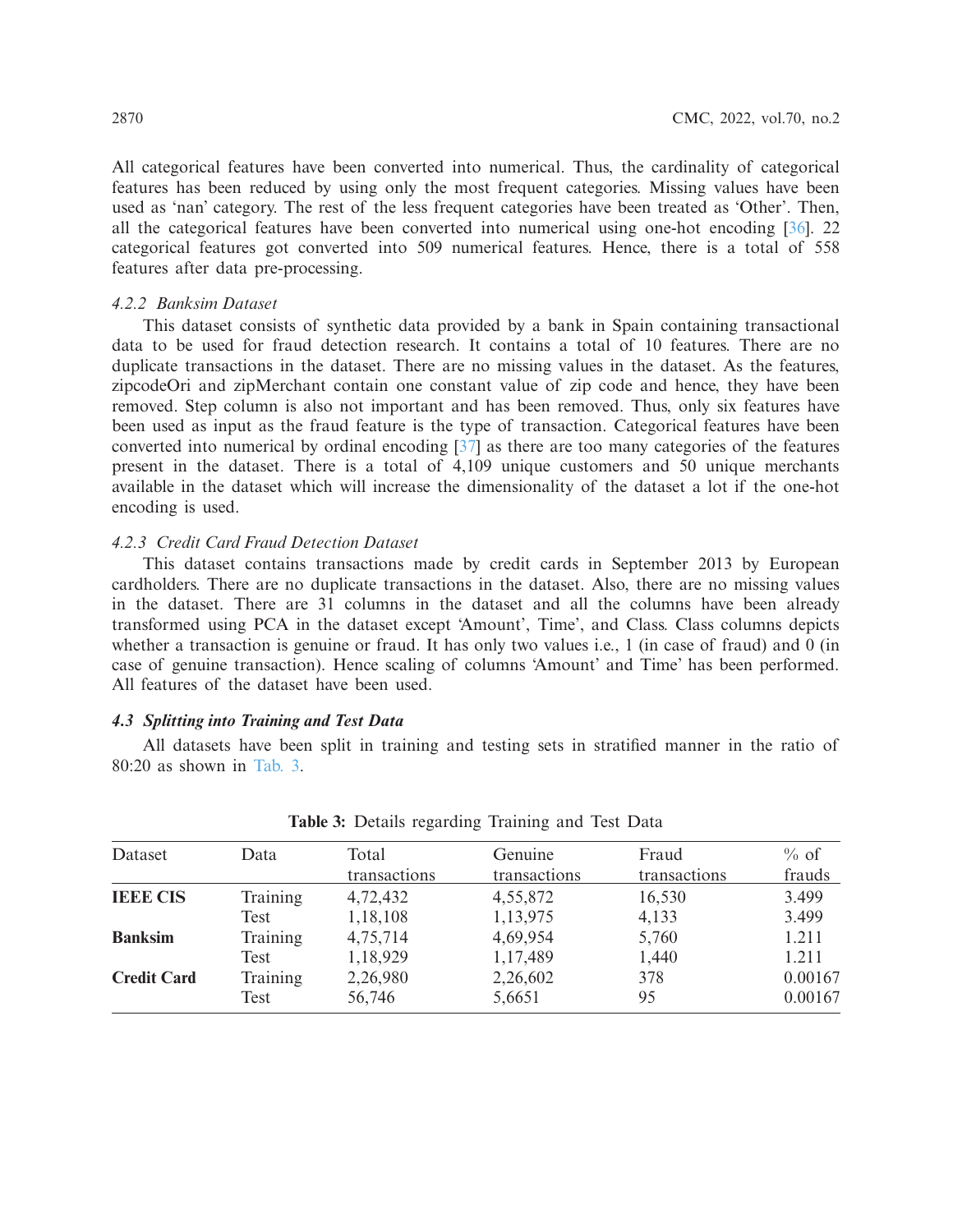### *4.4 Baseline Architecture of Deep Neural Network (DNN)*

Random search approach has been used to finalize the baseline architecture of Deep Neural Network (DNN) for all three datasets and their hypermeters. 20% of validation data has been taken from the training data to evaluate the model performance and to select the best hyperparameters i.e., number of hidden layers, number of neurons per hidden layer, learning rate, batch normalization, dropout rate. Each set of hyperparametrs was evaluated by using five random 20% of validation data in stratified manner from the training data i.e., by training five models. TPR value was averaged for all five models and this avergae TPR value has been compared for all sets of hyperparameters to select the best set of hyperparameters having maximum average TPR value. Once the architectures of DNN models for all three datasets have been finalized, they have been fit to whole training data and then evaluated using test data. This approach has made sure that the hyperparameter tuning would not get influenced by test data.

[Tab. 4](#page-10-0) describes the detailed architectures of DNNs used for IEEE CIS, Banksim, and European datasets showing number of neurons used in each layer. All results using various loss functions have been calculated using these baseline model architectures. All three baseline models have the same structure except the number of neurons in the different layers. Batch normalization [\[38\]](#page-16-14) has also been applied before the activation function to normalize the inputs to hidden layers across each batch. ReLU activation function has been used in both hidden layers as its performance is quite good in terms of speed and he\_uniform weight initialization method has been used to assign the initial weights [\[39\]](#page-16-15). In the output layer, the sigmoid activation function has been used to predict the probabilities [\[40](#page-16-16)]. The dropout rate of 0.3 has been used for randomly dropping neurons along with their connections and hence, preventing them from co-adapting too much [\[41\]](#page-16-17). Mini-batch size of 256 has been selected. The optimizer used is Adam [\[42\]](#page-16-18) and the learning rate has been fixed at 0.0001.

<span id="page-10-0"></span>

| Layer type               | Number of neurons |                |          |  |  |  |
|--------------------------|-------------------|----------------|----------|--|--|--|
|                          | <b>IEEE CIS</b>   | <b>Banksim</b> | European |  |  |  |
| Input layer              | 558               | 6              | 30       |  |  |  |
| Dense layer              | 512               | 16             | 32       |  |  |  |
| Batch normalization      |                   |                |          |  |  |  |
| ReLU activation function |                   |                |          |  |  |  |
| Dropout $(0.3)$          |                   |                |          |  |  |  |
| Dense layer              | 256               | 8              | 16       |  |  |  |
| Batch normalization      |                   |                |          |  |  |  |
| ReLU activation function |                   |                |          |  |  |  |
| Dropout $(0.3)$          |                   |                |          |  |  |  |
| Dense layer              |                   |                |          |  |  |  |
| Sigmoid function         |                   |                |          |  |  |  |

**Table 4:** DNN Model Architectures for all three datasets

# *4.5 DNN Model Initialization*

The output bias weights have been initialized in the last layer of the model with prior probability ( $\pi = 0.01$ ) as it prevents the majority class examples i.e., genuine transactions to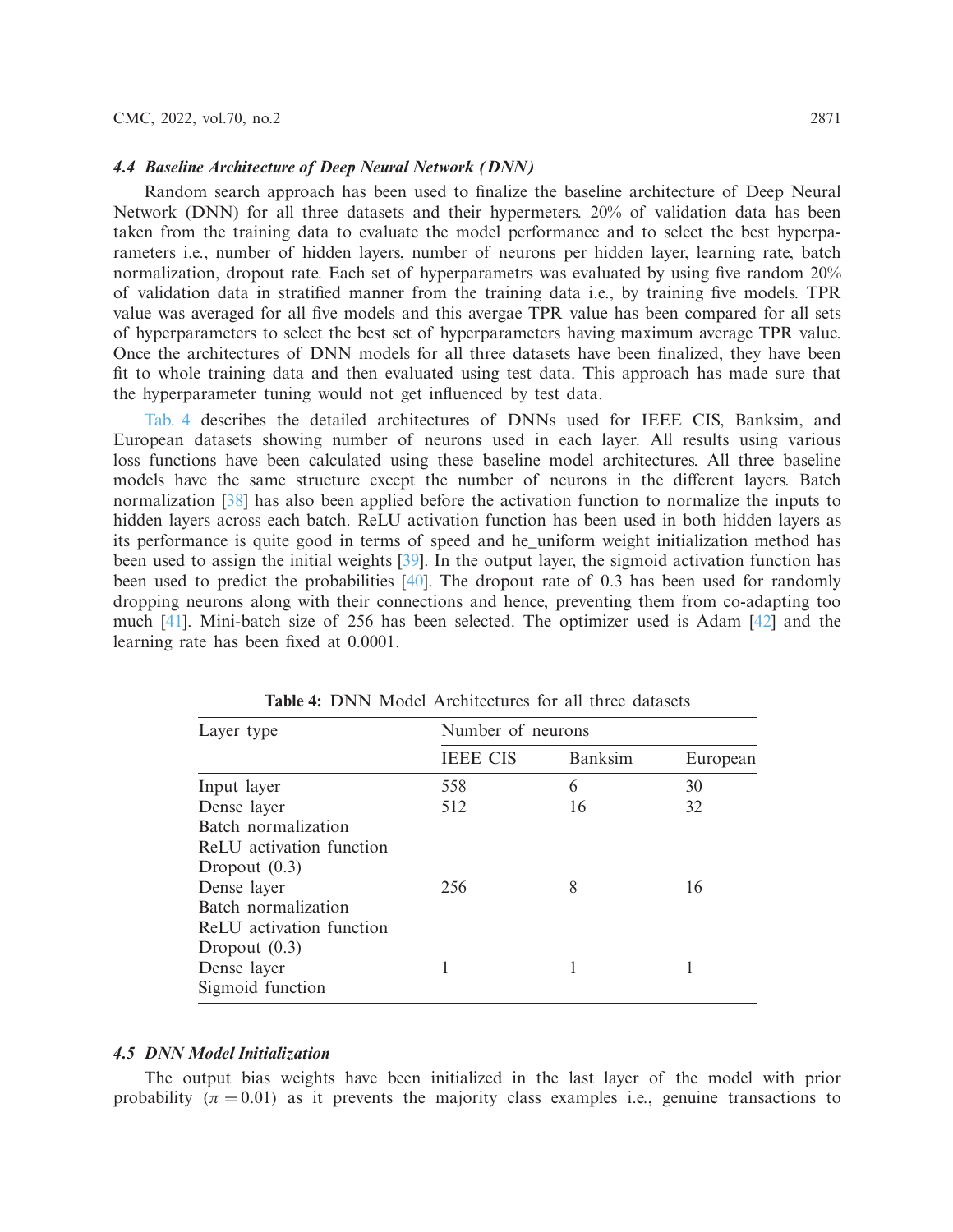contribute less to the value of loss in the first training iteration, and the minority class examples i.e., fraudulent transactions will get more attention while early training [\[11](#page-15-8)]. All random seeds have also been initialized with a fixed custom seed value and are same for all the experiments conducted to generate the determined sequence of random numbers.

# *4.6 Selection of Thresholding Criterion*

By default, the decision threshold of DNN model is 0.5. In the class imbalance scenario, the threshold needs to be adjusted. For demonstration purposes, the CEL function has been used to select the best thresholding criterion. The results have been obtained by all three thresholding criteria i.e., Closest to (0,1), Youden Index J, max-G-Mean, and default threshold after the first epoch for all three datasets and have been summarized in [Tab. 5.](#page-11-0)

<span id="page-11-0"></span>

| Dataset            | Thresholding<br>criteria | Threshold | <b>TPR</b> | <b>TNR</b> | G-Mean  | AUC-ROC | Accuracy |
|--------------------|--------------------------|-----------|------------|------------|---------|---------|----------|
| <b>IBBE CIS</b>    | Closest to $(0,1)$       | 0.04488   | 0.79310    | 0.84226    | 0.81731 | 0.89153 | 0.84054  |
|                    | Youden Index J           | 0.04991   | 0.77677    | 0.85982    | 0.81724 |         | 0.85691  |
|                    | $max-G-Mean$             | 0.04685   | 0.78645    | 0.84948    | 0.81736 |         | 0.84728  |
|                    | Default threshold        | 0.5       | 0.32517    | 0.99698    | 0.56937 |         | 0.97348  |
| <b>Banksim</b>     | Closest to $(0,1)$       | 0.13115   | 0.55816    | 0.73687    | 0.64132 | 0.66304 | 0.73470  |
|                    | Youden Index J           | 0.14428   | 0.41840    | 0.95874    | 0.63336 |         | 0.95220  |
|                    | $max-G-Mean$             | 0.13967   | 0.47309    | 0.88416    | 0.64675 |         | 0.87918  |
|                    | Default threshold        | 0.5       | 0.00000    | 1.00000    | 0.00000 |         | 0.98789  |
| <b>Credit Card</b> | Closest to $(0,1)$       | 0.07041   | 0.77632    | 0.85307    | 0.81379 | 0.81085 | 0.85294  |
|                    | Youden Index J           | 0.10494   | 0.69737    | 0.96860    | 0.82187 |         | 0.96815  |
|                    | max-G-Mean               | 0.07980   | 0.75000    | 0.90426    | 0.82353 |         | 0.90400  |
|                    | Default threshold        | 0.5       | 0.22368    | 0.99996    | 0.47294 |         | 0.99866  |

|  | Table 5: Results generated after first epoch |  |  |
|--|----------------------------------------------|--|--|

As per [Tab. 5,](#page-11-0) for all three datasets used, the decision threshold optimized using Closest to (0,1) criterion has achieved maximum TPR as compared to other criteria as it gives equal weightage to both TPR and TNR as per  $Eq. (13)$ . Youden Index J criterion tries to minimize the difference between TPR and FPR as per Eq.  $(14)$ . G-Mean score is maximum for max-G-Mean criteria as it tries to maximize the value of G-Mean as per [Eq. \(15\).](#page-6-2) For the default threshold, TNR is maximum and TPR is lowest. AUC-ROC score is the same for all criteria for a dataset since thresholds have been calculated using same ROC curve. Hence, a large value of G-Mean or AUC-ROC does not necessarily mean the high value of TPR. Also, accuracy is high when TNR is high i.e., for default threshold when maximum number of transactions are predicted as genuine. Thus, accuracy is not a good performance metric when data is imbalanced. As Closest to  $(0,1)$ crierion has produced maximum TPR, it has been selected to optimize the decision threshold.

### *4.7 Training and Evaluation of DNN Model*

As the range of probabilities generated by the neural network gets affected by the class imbalance level in dataset. Hence, selection of an optimal decision threshold using validation data is important for learning from class imbalanced data. Optimal decision thresholds have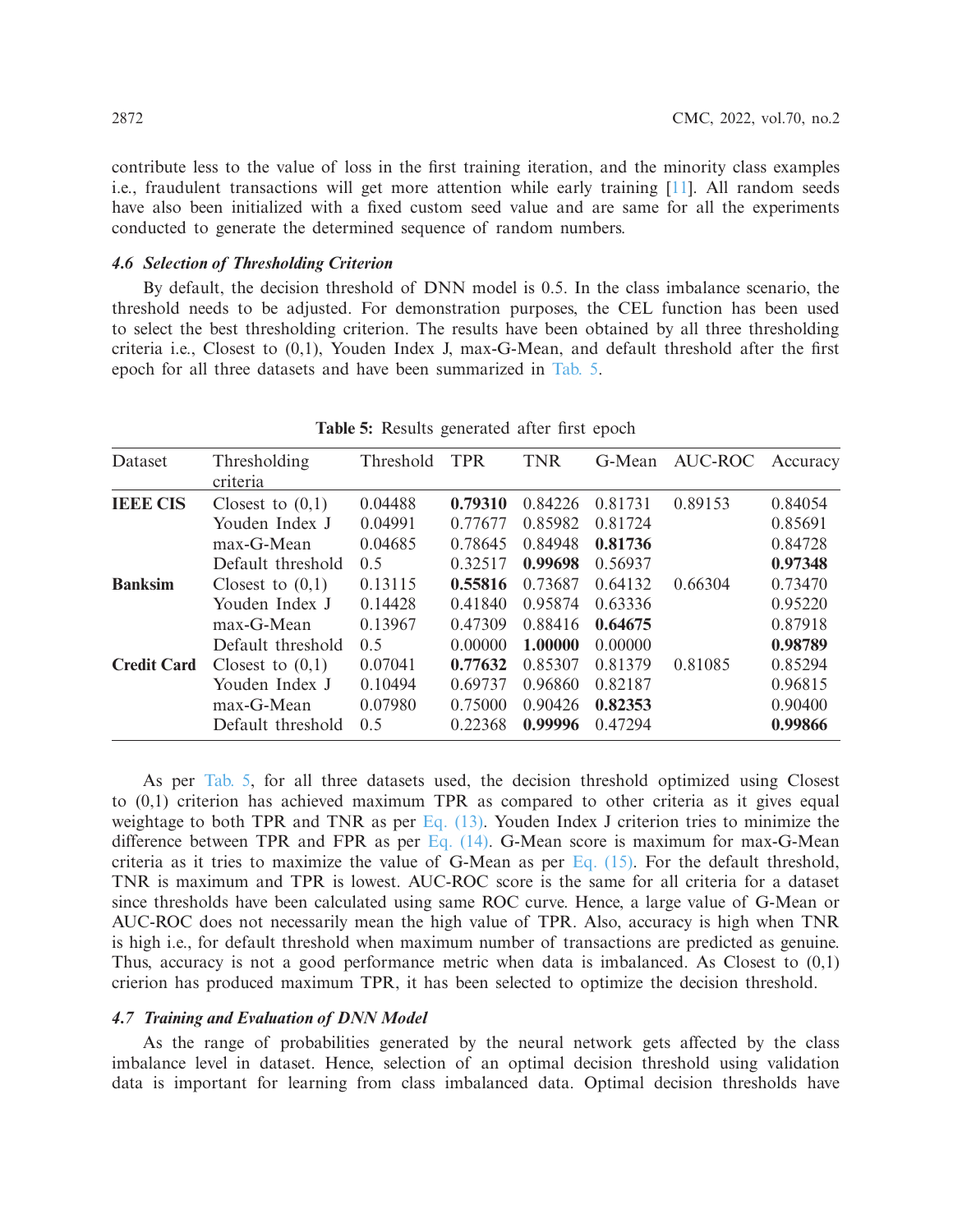been calculated using the Repeated Stratified K-fold cross validation where k is 5 and have been repeated 2 times with different randomization in each repetition. Thus, total 10 folds of validation data have been obtained. By using 5-folds cross validation, we have 20% of validation data in each fold. For each of the ten folds of validation data, the thresholding has been performed to optimize the threshold using the validation data probabilities calculated by the DNN model. For each model, the decision threshold optimized and number of epochs for which model has been trained are saved so that these values can be used to train the model on entire training data and then for evaluation.

Early stopping has been used to stop the training of model to avoid overfitting of model and hence, save the results of best model. Training of DNN model during cross validation is stopped when maximum value of TPR for validation data is achieved by optimizing decision threshold and in case if TPR stopped improving but TNR is improving, then training is stopped when TNR also stopped improving i.e., the results are saved for best TPR and TNR both.

The DNN model having same architecture used during cross-validation has been trained on the entire training dataset with the same number of epochs used for the optimization of decision threshold for each fold of validation data. The same procedure has been repeated for all ten fold results.

### *4.8 Experimental Results*

For implementation of neural networks, an open-source library named Keras written in python language has been used. Proposed methodology has been performed using all loss functions. The results for test data have been generated using optimal thresholds calculated using cross-validation and the best test data results have been selected among all folds. For FL, W-FL, and WH-RFL, the value of  $\gamma$  is fixed i.e., 2 as it gives the best results [\[11\]](#page-15-8). For focal loss function, the results have been checked for different values of balancing factor i.e.,  $\alpha$  (0.10, 0.25, 0.50, 0.75, 0.90) and without  $\alpha$  as well. The results have been compiled in the following [Tabs. 6–](#page-12-0)[8](#page-13-0) for all three datasets.

<span id="page-12-0"></span>

|              | Loss function    |         | Threshold No of epochs TPR |         | <b>TNR</b> |         | G-Mean AUC-ROC | Accuracy |
|--------------|------------------|---------|----------------------------|---------|------------|---------|----------------|----------|
| CEL.         |                  | 0.01412 | 60                         | 0.91144 | 0.89349    | 0.90242 | 0.96510        | 0.89412  |
| <b>W-CEL</b> |                  | 0.29216 | 38                         | 0.91289 | 0.87255    | 0.89250 | 0.95965        | 0.87396  |
| FL           | without $\alpha$ | 0.15961 | 44                         | 0.91483 | 0.88288    | 0.89871 | 0.96494        | 0.88400  |
|              | $\alpha = 0.10$  | 0.08690 | 39                         | 0.91023 | 0.87809    | 0.89402 | 0.96250        | 0.87921  |
|              | $\alpha = 0.25$  | 0.12964 | 30                         | 0.90636 | 0.87413    | 0.89010 | 0.96047        | 0.87526  |
|              | $\alpha = 0.50$  | 0.14887 | 53                         | 0.91628 | 0.88475    | 0.90038 | 0.96658        | 0.88585  |
|              | $\alpha = 0.75$  | 0.21887 | 36                         | 0.91241 | 0.88713    | 0.89968 | 0.96414        | 0.88801  |
|              | $\alpha = 0.90$  | 0.30214 | 30                         | 0.91289 | 0.86482    | 0.88853 | 0.96022        | 0.86650  |
| W-FL         |                  | 0.39576 | 41                         | 0.91604 | 0.86350    | 0.88938 | 0.96112        | 0.86534  |
| <b>RFL</b>   |                  | 0.15375 | 42                         | 0.91217 | 0.88806    | 0.90003 | 0.96476        | 0.88890  |
| WH-RFL       |                  | 0.17909 | 53                         | 0.91676 | 0.88824    | 0.90239 | 0.96691        | 0.88924  |

**Table 6:** Loss Function Results for IEEE CIS Fraud Detection Dataset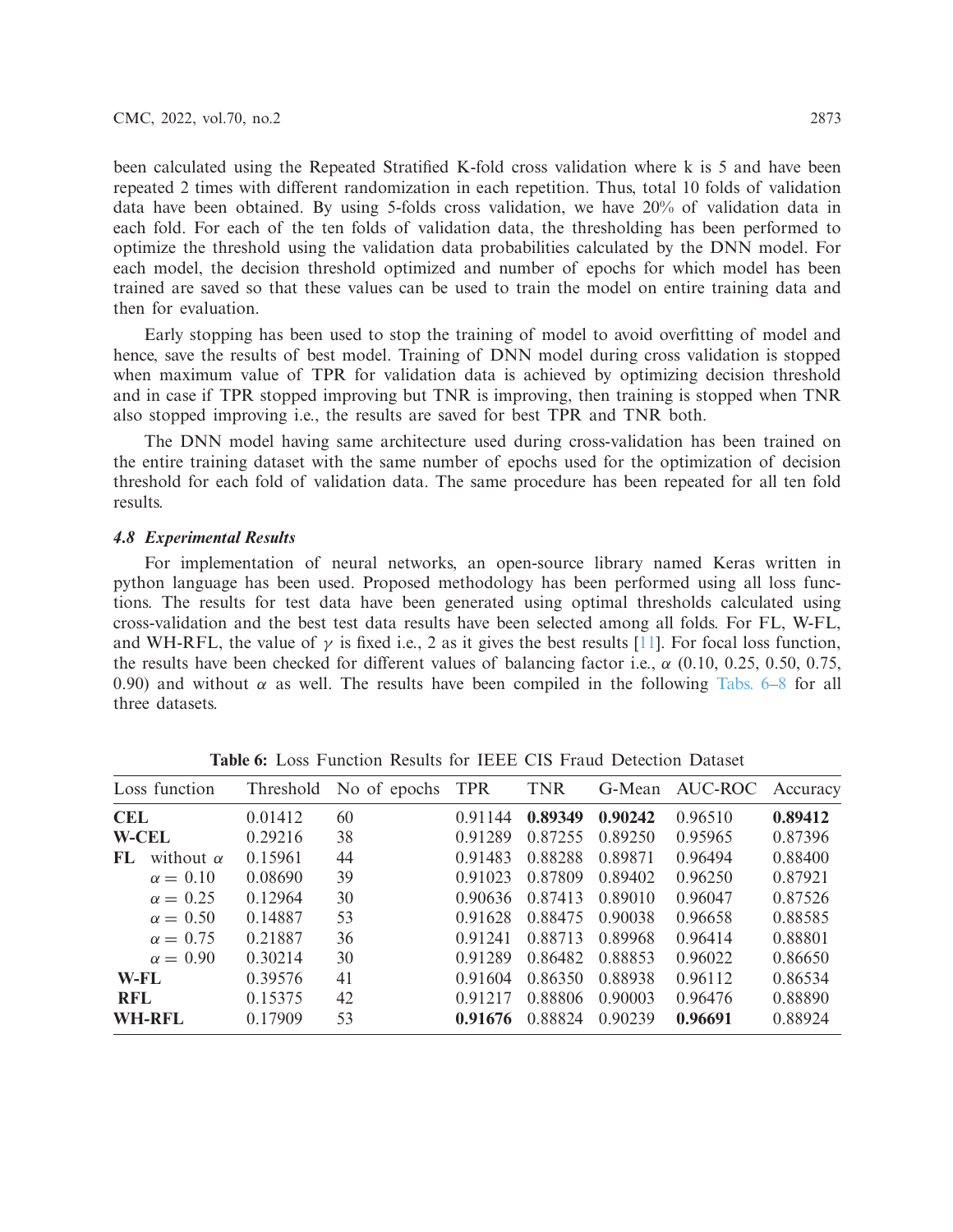|            | Loss function    |         | Threshold No of epochs TPR |         | <b>TNR</b> | G-Mean  | AUC-ROC | Accuracy |
|------------|------------------|---------|----------------------------|---------|------------|---------|---------|----------|
| <b>CEL</b> |                  | 0.00358 | 22                         | 0.90625 | 0.91714    | 0.91168 | 0.95602 | 0.91496  |
|            | <b>W-CEL</b>     | 0.27689 | 10                         | 0.91180 | 0.90352    | 0.90765 | 0.95293 | 0.90518  |
| FL         | without $\alpha$ | 0.11795 | 119                        | 0.92777 | 0.91255    | 0.92013 | 0.97815 | 0.91559  |
|            | $\alpha = 0.10$  | 0.05973 | 27                         | 0.90902 | 0.91327    | 0.91114 | 0.96454 | 0.91242  |
|            | $\alpha = 0.25$  | 0.08144 | 49                         | 0.91250 | 0.90863    | 0.91056 | 0.96531 | 0.90940  |
|            | $\alpha = 0.50$  | 0.12115 | 35                         | 0.90833 | 0.92030    | 0.91360 | 0.96099 | 0.91791  |
|            | $\alpha = 0.75$  | 0.16604 | 38                         | 0.91736 | 0.90182    | 0.90955 | 0.95926 | 0.90493  |
|            | $\alpha = 0.90$  | 0.24950 | 10                         | 0.90972 | 0.90116    | 0.90543 | 0.95182 | 0.90287  |
| W-FL       |                  | 0.39133 | 13                         | 0.91111 | 0.90572    | 0.90841 | 0.95380 | 0.90680  |
| <b>RFL</b> |                  | 0.09578 | 49                         | 0.92708 | 0.88460    | 0.90559 | 0.96389 | 0.89310  |
|            | <b>WH-RFL</b>    | 0.12836 | 88                         | 0.93888 | 0.90594    | 0.92227 | 0.97325 | 0.91253  |

**Table 7:** Loss function results for Banksim dataset

**Table 8:** Loss function results for Credit Card dataset

<span id="page-13-0"></span>

|               | Loss function    |         | Threshold No of epochs | <b>TPR</b> | <b>TNR</b> | G-Mean  | AUC-ROC | Accuracy |
|---------------|------------------|---------|------------------------|------------|------------|---------|---------|----------|
| <b>CEL</b>    |                  | 0.00028 | 27                     | 0.90526    | 0.92150    | 0.91334 | 0.97412 | 0.92147  |
| <b>W-CEL</b>  |                  | 0.08353 | 24                     | 0.91578    | 0.90669    | 0.91122 | 0.97836 | 0.90671  |
| FL            | without $\alpha$ | 0.06129 | 21                     | 0.91578    | 0.90406    | 0.90990 | 0.96696 | 0.90408  |
|               | $\alpha = 0.10$  | 0.01918 | 205                    | 0.90526    | 0.94859    | 0.92667 | 0.96878 | 0.94852  |
|               | $\alpha = 0.25$  | 0.04957 | 36                     | 0.89473    | 0.95696    | 0.92532 | 0.97328 | 0.95686  |
|               | $\alpha = 0.50$  | 0.06129 | 21                     | 0.91578    | 0.90407    | 0.90991 | 0.96696 | 0.90409  |
|               | $\alpha = 0.75$  | 0.08673 | 74                     | 0.92631    | 0.93470    | 0.93050 | 0.97786 | 0.93469  |
|               | $\alpha = 0.90$  | 0.12120 | 49                     | 0.92631    | 0.93218    | 0.92924 | 0.97462 | 0.93217  |
| W-FL          |                  | 0.24121 | 50                     | 0.92631    | 0.88768    | 0.90679 | 0.97401 | 0.88774  |
| <b>RFL</b>    |                  | 0.05947 | 67                     | 0.90526    | 0.94413    | 0.92449 | 0.97893 | 0.94406  |
| <b>WH-RFL</b> |                  | 0.07262 | 52                     | 0.92631    | 0.93119    | 0.92875 | 0.97764 | 0.93118  |

# *4.9 Results Analysis*

It has been found that for all three datasets, the decision thresholds optimized using all loss functions are dependent on the class imbalance level in dataset. As per [Tab. 2,](#page-8-1) Credit Card dataset has high class imbalance, so the value of threshold generated is very low as compared to other two datasets for all loss functions. Hence, there is a relationship between the class imbalance level and the decision threshold. The higher is class imbalance level, low is the value of the decision threshold, and vice versa. Also, for  $\alpha$  balanced focal loss (FL), it has been found that the value of the decision threshold is directly proportional to the value of balancing parameter  $\alpha$ . Higher the value of  $\alpha$ , the decision threshold value is also high. It has also been found that the decision threshold gets adjusted when the learning of the model is altered.

For all three datasets, the proposed loss function i.e., WH-RFL has achieved maximum TPR at the cost of a small decrease in TNR as compared to other loss functions. For the Credit Card dataset, W-FL and  $\alpha$  balanced FL have also achieved equivalent TPR. CEL has achieved maximum TNR for IEEE CIS dataset and  $\alpha$  balanced FL has achieved maximum TNR for Banksim and European datasets. CEL has achieved maximum G-Mean for the IEEE CIS dataset.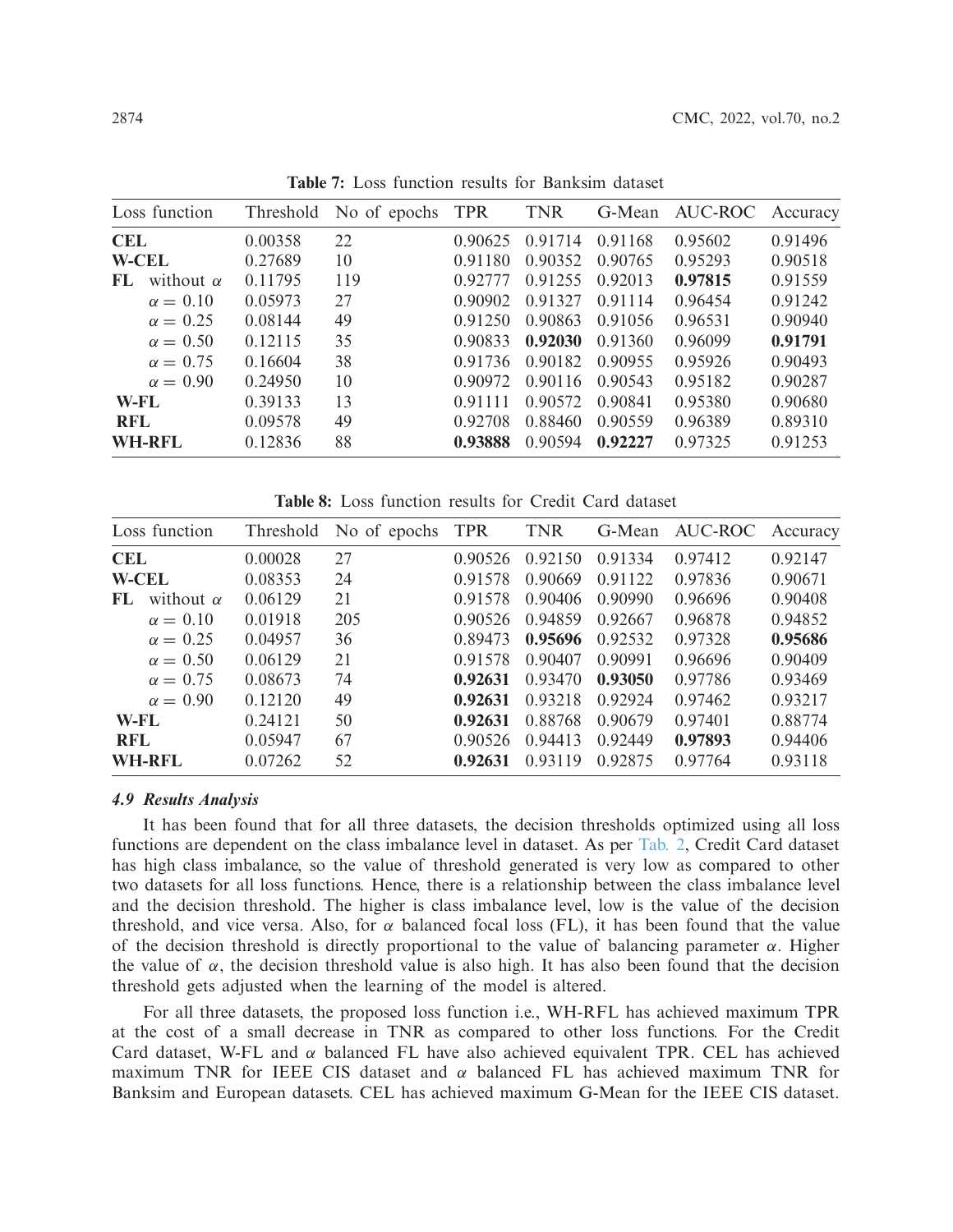WH-RFL has achieved maximum G-Mean for the Banksim dataset.  $\alpha$  balanced FL has achieved maximum G-Mean for the European dataset. Thus, maximum G-Mean does not ensure maximum TPR. For the IEEE CIS dataset, WH-RFL has achieved the maximum AUC-ROC score. For the Banksim dataset, FL without  $\alpha$  parameter has achieved maximum AUC-ROC score and for Credit Card dataset, RFL has achieved maximum AUC-ROC score. Hence, the large AUC-ROC score does not ensure a large TPR. Also, accuracy is high when TNR is high for all three datasets. Hence, a highly accurate model can not be considered better when the data is imbalanced.

From the experimental results, it is evident that the proposed loss function can detect maximum fraud transactions at the cost of misclassification of few genuine transactions as a high TPR is preferred over a high TNR in the fraud detection system. It has also been demonstrated that large value of threshold independent performance metric AUC-ROC score does not necessarily mean high TPR as ROC curve is sensitive towards class imbalance problem. It is also to be mentioned that this is the first-ever study that has optimized the decision threshold for maximizing the TPR as the previous research works have tried to maximize the threshold independent AUC-ROC score to evaluate the performance of their model.

### **5 Conclusion**

In this research work, a methodology based on DNN has been proposed to detect frauds in online transactions by applying algorithm-level class imbalance techniques and further improving the fraud detection rate by optimizing the decision threshold on the validation data. Also, a novel focal loss function i.e., Reduced Focal Loss function (RFL) has been used and it has been demonstrated that the TPR achieved by modifying Reduced Focal Loss (RFL) i.e., by proposed loss function Weighted Hard-Reduce Focal Loss (WH-RFL) is superior to the CEL, FL and RFL loss functions. It has been demonstrated that selecting the optimal decision threshold yields better results with deep learning. Also, it is evident that by altering the learning of model, decision threshold gets adjusted automatically to achieve the desirable results. Thus, the proposed methodology used in this research can perform better with a large amount of data and able to address the class imbalance problem without modifying data.

The proposed methodology combined with proposed loss function can be applied in other domains like healthcare for disease detection, anomaly detection, etc. as the class imbalance is an inherent problem in these domains. The proposed methodology can also be explored using some other algorithm-level methods to handle the class imbalance problem by giving more priority to the minority class examples.

**Funding Statement:** This research was supported by Korea Institute for Advancement of Technology (KIAT) grant funded by the Korea Government (MOTIE) (P0012724, The Competency Development Program for Industry Specialist) and the Soonchunhyang University Research Fund.

**Conflicts of Interest:** The authors declare that they have no conflicts of interest to report regarding the present study.

### **References**

- <span id="page-14-0"></span>[1] T. J. Sejnowski, "Backpropagating errors," in *The Deep Learning Revolution*, Cambridge, MA: The MIT Press, Chapter 8, pp. 109–126, 2018.
- <span id="page-14-1"></span>[2] P. Danenas, "Intelligent financial fraud detection and analysis: A survey of recent patents," *Recent Patents on Computer Science*, vol. 8, no. 1, pp. 13–23, 2015.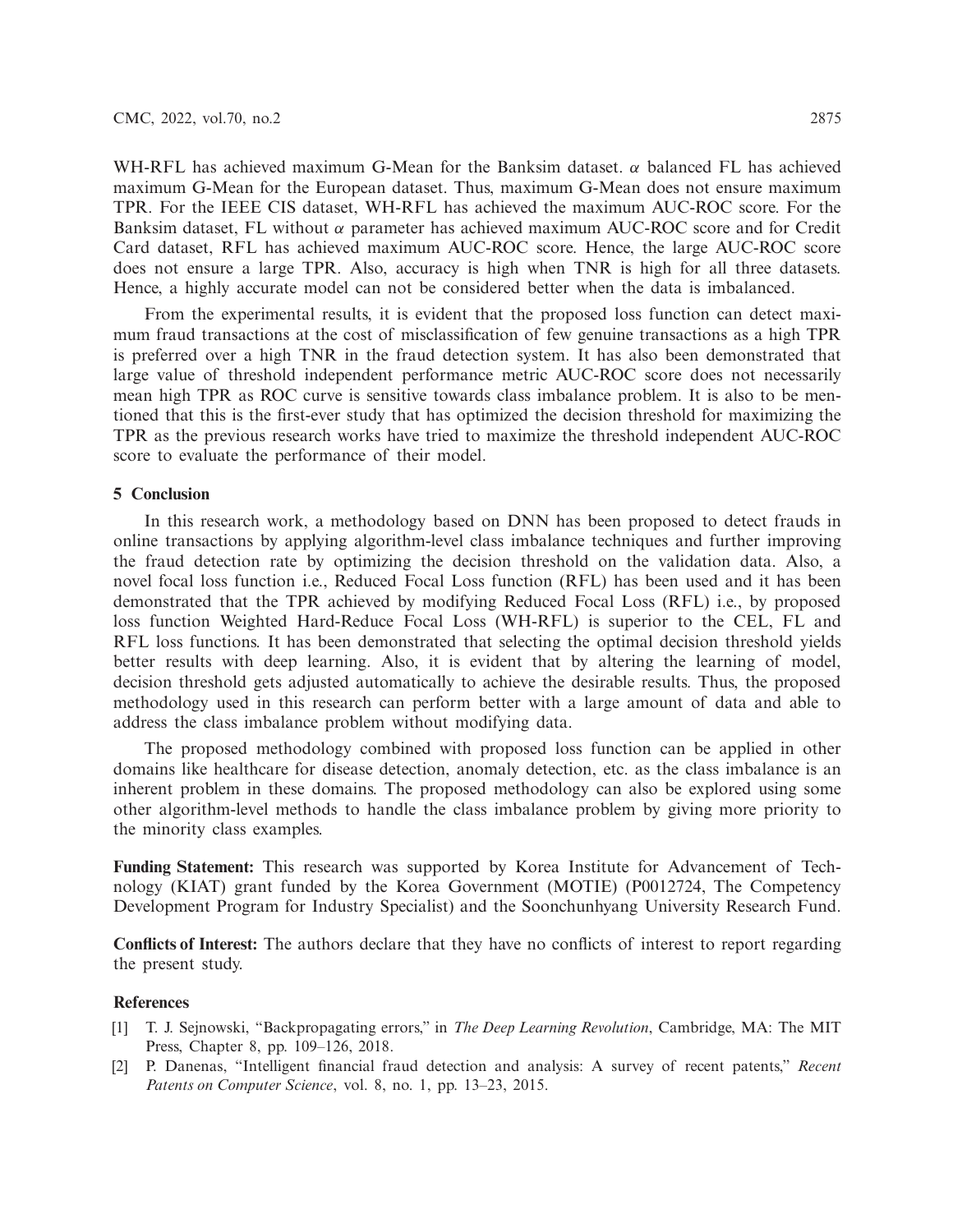- <span id="page-15-0"></span>[3] M. Arya and H. Sastry G, "DEAL–'deep ensemble ALgorithm' framework for credit card fraud detection in real-time data stream with google tensorFlow," *Smart Science*, vol. 8, no. 2, pp. 71–83, 2020.
- <span id="page-15-1"></span>[4] S. Pouyanfar, S. Sadiq, Y. Yan, H. Tian, Y. Tao *et al.*, "A survey on deep learning: Algorithms, techniques, and applications," *ACM Computer Survey*, vol. 51, no. 5, pp. 1–36, 2019.
- <span id="page-15-2"></span>[5] J. Johnson and T. Khoshgoftaar, "Survey on deep learning with class imbalance," *Journal of Big Data*, vol. 6, no. 27, pp. 1–54, 2019.
- <span id="page-15-3"></span>[6] Kanika and J. Singla, "A survey of deep learning based online transactions fraud detection systems," in *Int. Conf. on Intelligent Engineering and Management, ICIEM*, London, United Kingdom, pp. 130–136, 2020.
- <span id="page-15-4"></span>[7] Y. Cui, M. Jia, T.-Y. Lin, Y. Song and S. Belongie, "Class-balanced loss based on effective number of samples," in *IEEE/CVF Conf. on Computer Vision and Pattern Recognition*, Long Beach, CA, USA, pp. 9260–9269, 2019.
- <span id="page-15-5"></span>[8] S. Fernández, M. García, R. C. P. B. Galar, F. Krawczyk and Herrera, "Cost-sensitive learning," in *Learning from Imbalanced Data Sets*, Springer, Chapter 4, pp. 63–78, 2019.
- <span id="page-15-6"></span>[9] J. M. Johnson and T. M. Khoshgoftaar, "Deep learning and thresholding with class-imbalanced big data," in *Int. Conf. on Machine Learning and Applications, ICMLA*, Boca Raton, FL, USA, pp. 755–762, 2019.
- <span id="page-15-7"></span>[10] M. Kukar and I. Kononenko, "Cost-sensitive learning with neural networks," in *European Conf. on Artificial Intelligence 13th Int. Conf. ECAI*, Brighton, UK, 1998.
- <span id="page-15-8"></span>[11] T. Lin, P. Goyal, R. Girshick, K. He and P. Dollár, "Focal loss for dense object detection," in *Int. Conf. on Computer Vision*, ICCV, Venice, pp. 2999–3007, 2017.
- <span id="page-15-9"></span>[12] X. Wang, Y. Peng, L. Lu, Z. Lu, M. Bagheri *et al.*, "Chestx-Ray8: Hospital-scale chest X-Ray database and benchmarks on weakly-supervised classification and localization of common thorax diseases," in *Computer Vision and Pattern Recognition*, CVPR, 2017.
- <span id="page-15-10"></span>[13] R. Qin, K. Qiao, L. Wang, L. Zeng, J. Chen *et al.*, "Weighted focal loss: An effective loss function to overcome unbalance problem of chest X-ray14," in *IOP Conf. Series: Materials Science and Engineering*, vol. 428, pp. 12022, 2018.
- <span id="page-15-11"></span>[14] N. Sergievskiy and A. Ponamarev, "Reduced focal loss: 1st place solution to xView object detection in satellite imagery," arXiv, 2019, arXiv:1903.01347.
- <span id="page-15-12"></span>[15] J. Johnson and T. Khoshgoftaar, "Medicare fraud detection using neural networks," *Journal of Big Data*, vol. 6, no. 63, pp. 1–35, 2019.
- <span id="page-15-13"></span>[16] T. Peterson, M. Papes and J. Soberón, "Rethinking receiver operating characteristic analysis applications in ecological niche modeling," *Ecological Modelling*, vol. 213, no. 1, pp. 63–72, 2008.
- <span id="page-15-14"></span>[17] G. Z. Song, Zhang, W. Zhu and Z. Liang, "ROC operating point selection for classification of imbalanced data with application to computer-aided polyp detection in CT colonography," *International Journal of Computer Assisted Radiology and Surgery*, vol. 9, no. 1, pp. 79–89, 2013.
- <span id="page-15-15"></span>[18] I. Unal, "Defining an optimal cut-point value in ROC analysis: An alternative approach," *Computational and Mathematical Methods in Medicine*, vol. 2017, pp. 1–14, 2017.
- <span id="page-15-16"></span>[19] W. J. Youden, "Index for rating diagnostic tests," *Cancer*, vol. 3, no. 1, pp. 32–35, 1950.
- <span id="page-15-17"></span>[20] K. Fu, D. Cheng, Y. Tu and L. Zhang, "Credit card fraud detection using convolutional neural networks," in *Neural Information Processing Lecture Notes in Computer Science*. Cham: Springer International Publishing, vol. 9949, pp. 483–490, 2016.
- <span id="page-15-18"></span>[21] U. Fiore, A. D. Santis, F. Perla, P. Zanetti and F. Palmieri, "Using generative adversarial networks for improving classification effectiveness in credit card fraud detection," *Information Sciences*, vol. 479, pp. 448–455, 2019.
- <span id="page-15-19"></span>[22] Y. Heryadi and H. L. H. S. Warnars, "Learning temporal representation of transaction amount for fraudulent transaction recognition using CNN, Stacked LSTM, and CNN-LSTM," in *Int. Conf. on Cybernetics and Computational Intelligence*, CyberneticsCom, Phuket, Thailand, pp. 84–89, 2017.